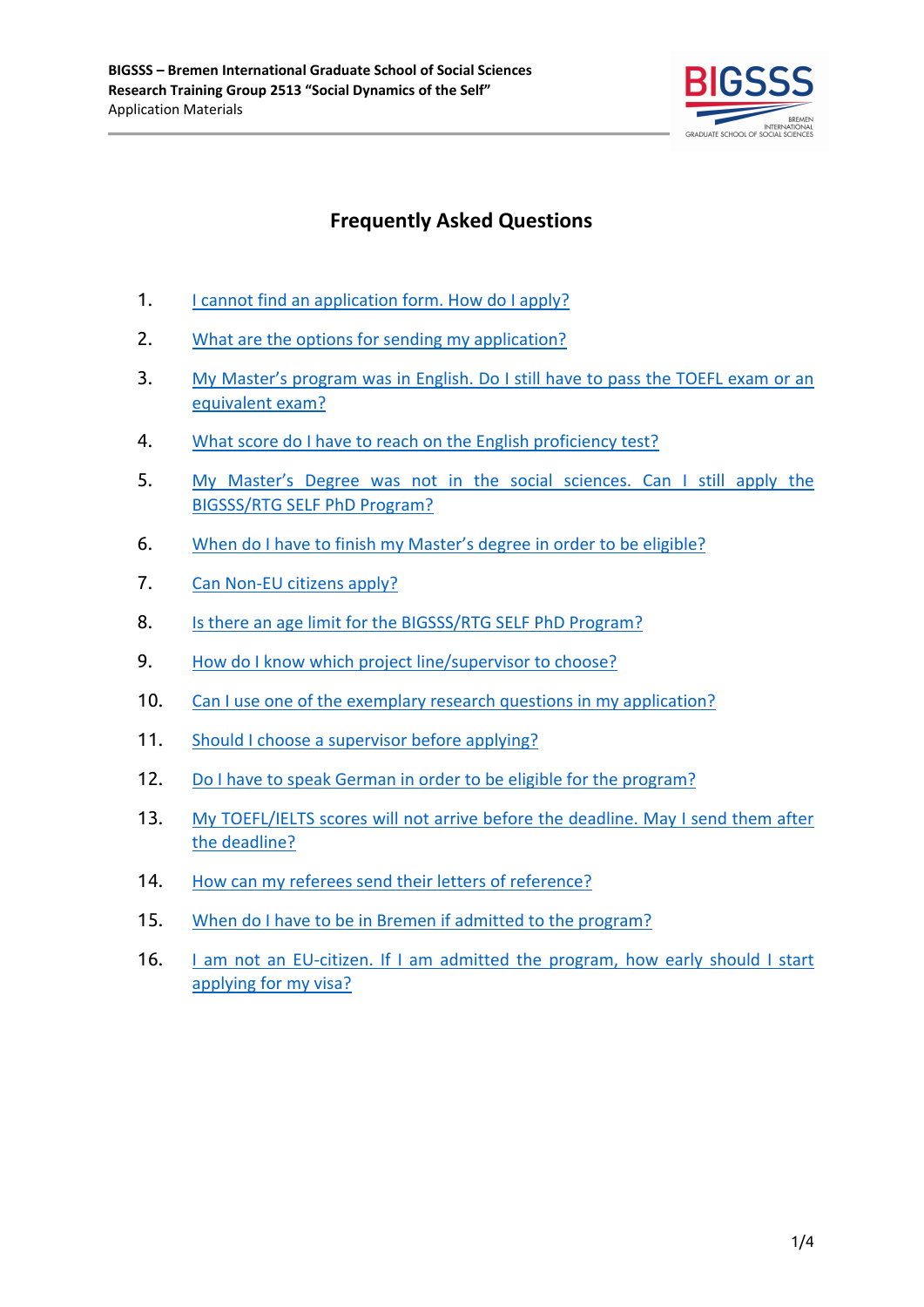

### <span id="page-1-0"></span>**1. I cannot find an application form. How do I apply?**

All of the necessary admissions information and application instructions can be found on the BIGSSS/RTG SELF homepage. Be sure to read the whole page carefully, including all documents provided for download.

### <span id="page-1-1"></span>**2. What are the options for sending my application?**

The only way to apply for this program is via the CampusNet admissions website. You can do this by visiting<https://campusnet.jacobs-university.de/>and creating an account.

Candidates interested in becoming an Affiliated fellow at BIGSSS should contact our Admissions Officer at [admissions-officer@bigsss-bremen.de](mailto:admissions-officer@bigsss-bremen.de)

### <span id="page-1-2"></span>**3. My Master's program was in English. Do I still have to pass the TOEFL exam or an equivalent exam?**

You are exempt from taking the TOEFL, or another test equivalent if:

- a. You are a native speaker of English
- b. You have received your A-levels at an institution where the language of instruction is English
- c. You have earned a higher-educational degree at an institution where the language of instruction is English

#### <span id="page-1-3"></span>**4. What score do I have to reach on the English proficiency test?**

TOEFL: 100 internet-based test, 250 computer-based, 600 paper-based IELTS: Band 7.5 Scores should be no older than two years. We also accept the CAE and CPE (Cambridge exams)

## <span id="page-1-4"></span>**5. My Master's Degree was not in the social sciences. Can I still apply for the BIGSSS/RTG SELF PhD Program?**

We accept all social science and humanities degrees. All others are reviewed on a case-bycase basis. All applicants must submit a dissertation proposal/research plan which has a social scientific topic. This topic should also relate to one of the RTG's project lines.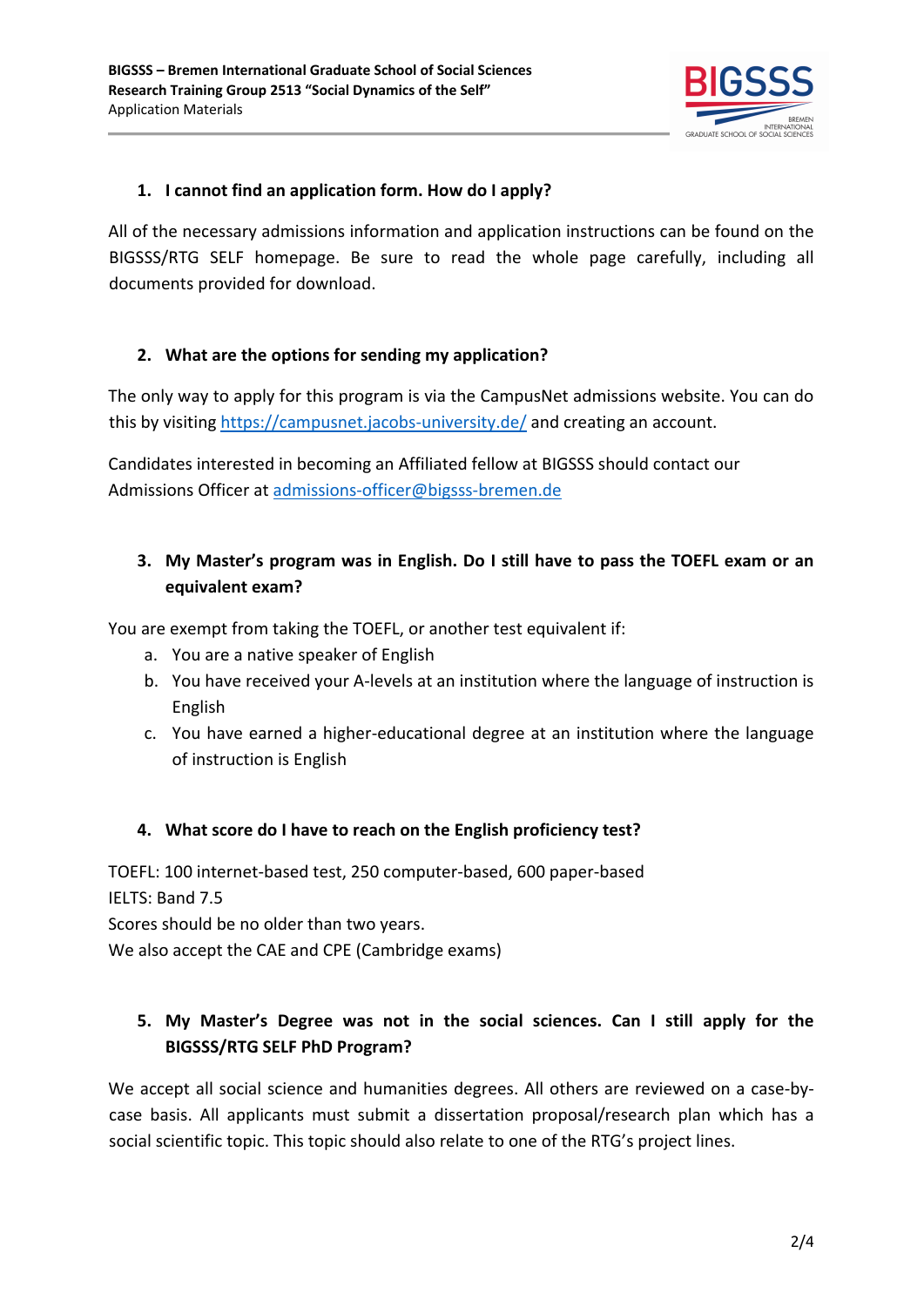

#### <span id="page-2-0"></span>**6. When do I have to finish my Master's degree in order to be eligible**?

Applicants interested in the BIGSSS/RTG SELF PhD Program must have finished their Master's degrees by May  $31<sup>st</sup>$  of the year of the program start.

#### <span id="page-2-1"></span>**7. Can Non-EU citizens apply?**

Yes, all nationalities are welcome to apply.

#### <span id="page-2-2"></span>**8. Is there an age limit for the BIGSSS/RTG SELF PhD Program?**

No.

#### <span id="page-2-3"></span>**9. How do I know which project line/supervisor to choose?**

On our website you can visit the webpages of each project line in order to find out more about it and in which your research proposal would best fit, as well as some guidance concerning potential supervisors.

#### <span id="page-2-4"></span>**10. Can I use one of the exemplary research questions in my application?**

The exemplary research questions on our website are intended to give you an idea of potential research projects that could fit within the individual project lines. In your application, you can follow the exemplary research question more or less closely, or propose another research question which fits within the project line(s) indicated in your application.

#### <span id="page-2-5"></span>**11. Should I choose a supervisor before applying?**

You should indicate at least one (max. three) potential supervisor(s) from the RTG faculty list that you would be interested in working with in your application and in your statement of purpose. You should not, however, contact the supervisor personally. We will review your choice(s) during the application process.

#### <span id="page-2-6"></span>**12. Do I have to speak German in order to be eligible for the program?**

No, the language of instruction at BIGSSS and of the RTG/BIGSSS SELF PhD Program is English.